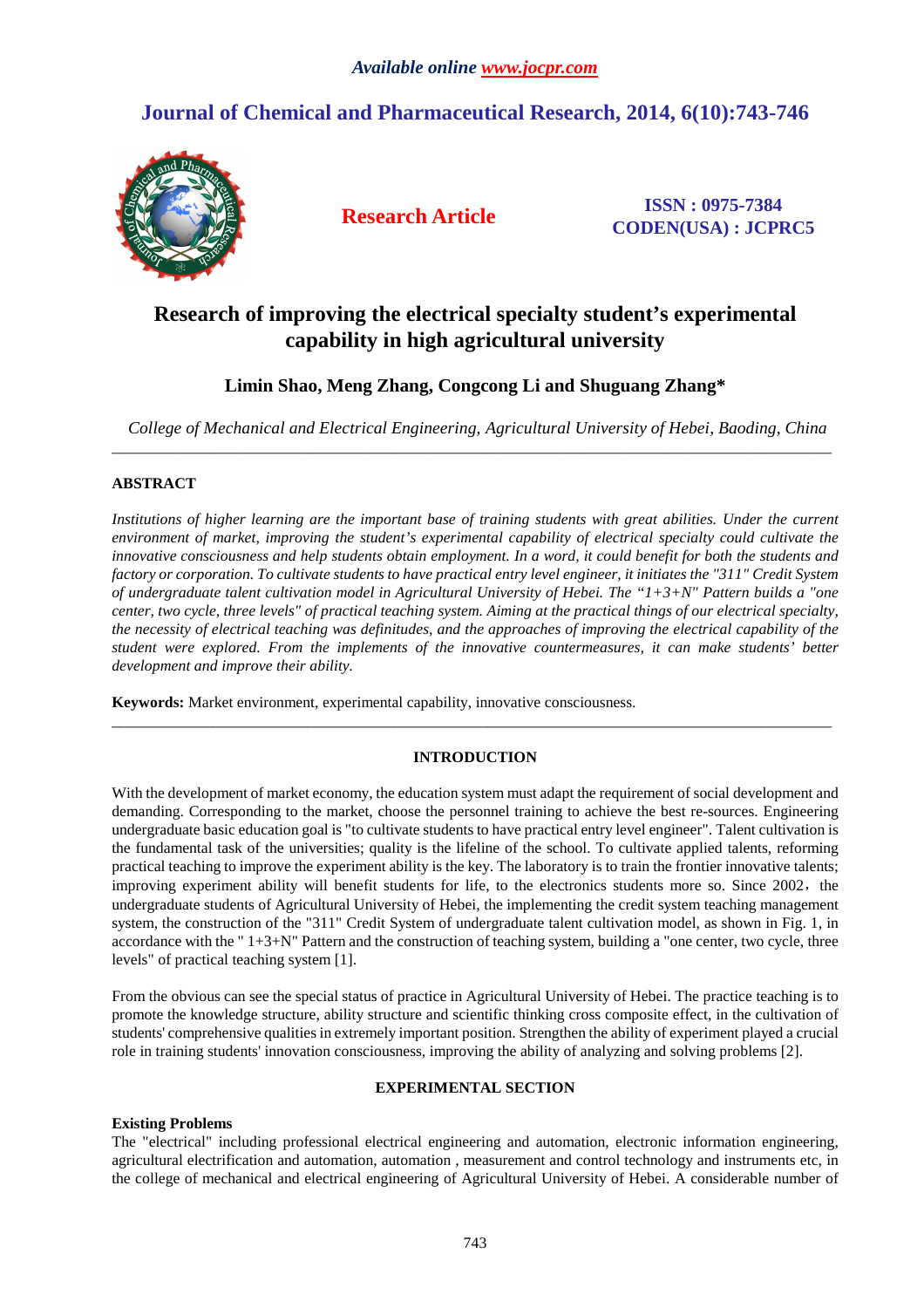courses in the professional teaching programs need more practice, such as circuit, analog electronic technology, digital electronic technology foundation, electrical control technology, Programmable Logic Controller , motor and drag, signal and system, Electronics Design Automation Technology. Only relying on the classroom, theoretical teaching cannot meet the requirements; more practice teaching can enhance students' experimental ability. However, the teaching process exist a lot of defects. For example, students lift up his hands and ask the teacher for help without any thought when debugging circuit has any problems, if the teachers help, the students will be not initiative to resolve. So educators must make students produce dependence; in addition, the students operation sequence is not standardized, arbitrary, equipment damage does not say, lack of security awareness on future work safety no protection at all; as the electricity class student, do Alternating Current experiment on "Electrochromic", virtually restricts students' experimental ability. Both teachers and students have a responsibility for the existence of these problems [3].

*\_\_\_\_\_\_\_\_\_\_\_\_\_\_\_\_\_\_\_\_\_\_\_\_\_\_\_\_\_\_\_\_\_\_\_\_\_\_\_\_\_\_\_\_\_\_\_\_\_\_\_\_\_\_\_\_\_\_\_\_\_\_\_\_\_\_\_\_\_\_\_\_\_\_\_\_\_\_*

### **Necessity of the Experimental Teaching**

Experiment teaching is not only o simple test and complement for the theoretical teaching, but the main part of the



**Figure 1. The construction of the "311" Credit System of undergraduate talent cultivation model** 

teaching. Theory teaching and experiment teaching are two systems not only interdependent but also supporting. Most colleges pay more attention on the theoretical teaching, experimental teaching in a smaller proportion. In this way, for the limited experimental class, students can only arrange experiment for testing. Ignoring students' experimental ability training, students' experimental skills, students' understanding of practice. When graduates go to work, many college students find it difficult to adapt to the production activities of enterprises, the enterprises let graduates to have specialized job training and practice, which not only increases the personnel cost of enterprises, also delayed the college students' employment time. In addition, the market conditions, enterprises play the bottom to spend a lot of manpower, financial capacity to do the work, are likely to face a new danger, students will find other jobs.

Experiment teaching can make students abstract in-formation into three-dimensional image thinking, is a process to improve the quality of learning, learning interest to improve, but also can put the theory into practice; Experiment is the source of innovation, to cultivate the students' comprehensive quality has distinct effect; Experimental teaching helps to cultivate students' innovation consciousness, improve students' practical ability as well as the analysis problem, problem-solving ability, to pro-mote students' knowledge into ability and high efficient transformation, enable students to improve the quality, we must pay attention to experimental teaching.

#### **RESULTS AND DISCUSSION**

The Methods of Improving the Experiment Capability is below.

#### **Adding Comprehensive Experiment Design**

By the foundation, verification experiment, students can master the use of the equipments; deepen the under-standing of the knowledge learned in the class. Comprehensive experiment design will combine the students' theoretical knowledge and experimental skills and can solve some complex problems. Comprehensive experiment design will put forward the experiment project ac-cording to the laboratory equipment status, with practical principle by the members of the project group. For students to choose, students will be independent to design debug. Of course, students can also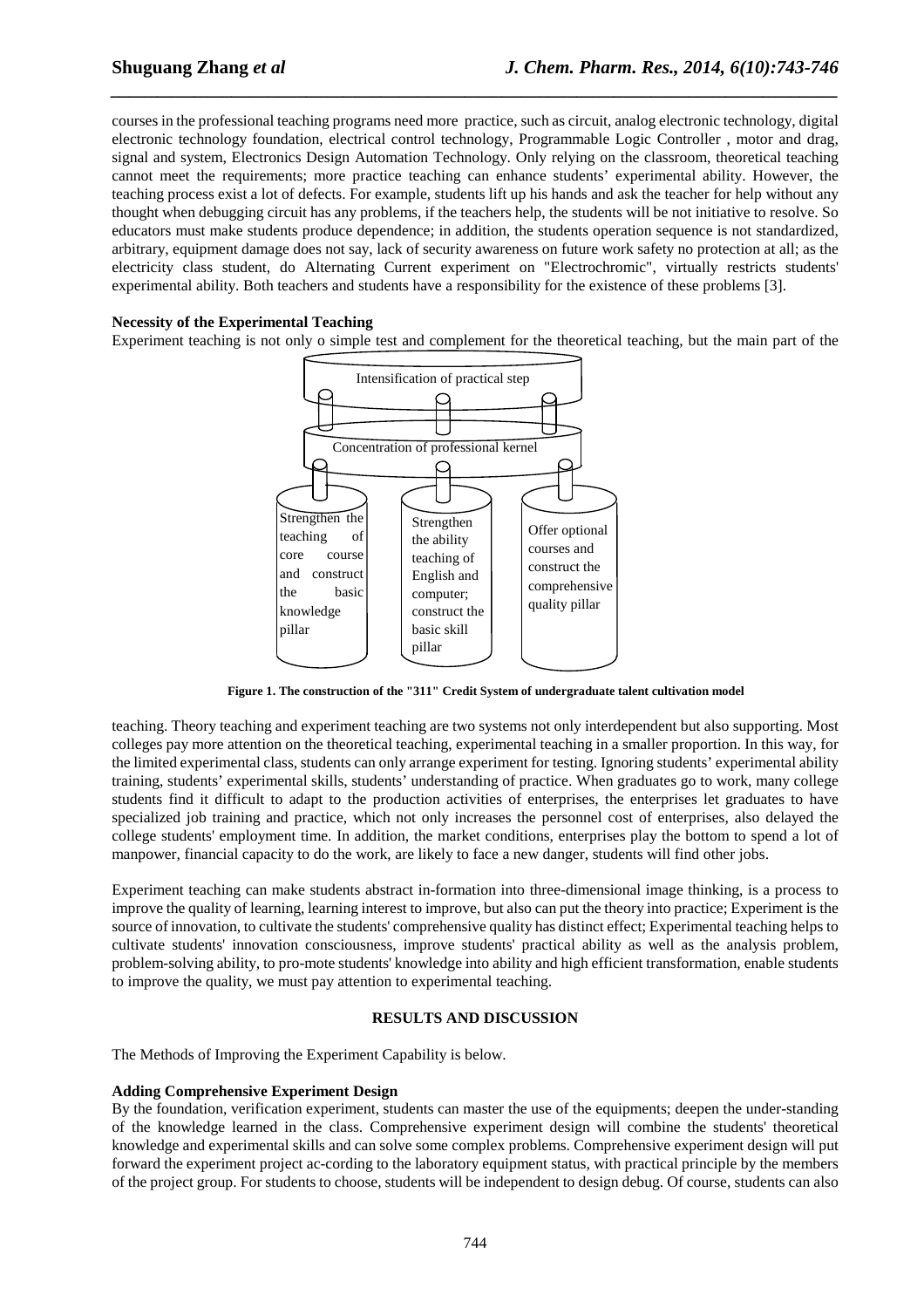design their own experiment, but must pass through the teachers' argument, if the design is reasonable and feasible, they can carry out the experiment. As a professional basic course" circuit", we set the two order RC network frequency characteristic, a series resonant circuit, linear system frequency characteristic and comprehensive experiment design. On the comprehensive design experiment, students need to de-sign programs by computer simulation, through the simulation to determine the connection mode and the choice of parameters, to be correct after the actual connection, complete content, avoid unnecessary waste. Comprehensive experiment design to cultivate students stand on one's own thinking ability, improve the design level, practical ability and the ability of solving problems independently [4].

*\_\_\_\_\_\_\_\_\_\_\_\_\_\_\_\_\_\_\_\_\_\_\_\_\_\_\_\_\_\_\_\_\_\_\_\_\_\_\_\_\_\_\_\_\_\_\_\_\_\_\_\_\_\_\_\_\_\_\_\_\_\_\_\_\_\_\_\_\_\_\_\_\_\_\_\_\_\_*

## **The Implementation of Independent Experiment Assessment System**

Now, university students generally despise training experiment skill, existing problems have grandiose aims but puny abilities, most of the students do experiment only to deal with the matter. We found that: in the process of experiment, many students are accustomed to "follow", do not pay attention to conduct independent operations training, even though the automatic hands only "according to fill a prescription" knows its, however did not know why; in addition, for many people to complete the experiment together, students lack the necessary division, mutual dependence, or act as a recording member role, moreover simply aside "to watch"; preview report copy books, experimental report copy your classmates. Therefore, only by experimental complete sequence and experimental reports given experimental results obviously exist some uncertain factors, easy to give up the experiment fans enthusiasm, make some students to experiment with boredom, sloppy. Examination reform is imperative [5].

In order to evaluate the students' experimental ability objectively, we must develop and perfect experimental results evaluation system. For example, in electrical engineering and its automation and agricultural electrification and automation specialty of electrical control technology and Programmable Logic Controller curriculum, 16 hours experiment in the teaching plans. We put the experiment examination divided into grades and two of your final grade, respectively 60% and 40%. For the verification experiment and some relatively simple design experiment as usual experimental results, to training students the basic experimental skills. The final examination, students from the test database draw lots to decide the content of experiment, within the time specified in the field operating independently, by teachers or experimental teachers on the spot marked, gives the assessment results. Practice has proved that: through the assessment methods, the students begin to attach importance to experimental teaching, help to improve students' learning enthusiasm.

#### **Actively Participated in the Various Competitions**

"Knowledge innovation is the impetus of the social progress". Learning knowledge from books is important, but the students' innovation ability training is more important. Central Committee of the Communist Youth League, Ministry of education, Ministry of information industry organization hold a series of contests, such as the National Undergraduate Electronic Design Contest and the" Challenge Cup" national university student extracurricular academic works of science and technology competition, to improve the students' practical ability, innovation has a great help.

National Undergraduate Electronic Design Contest is the Ministry of education and the Ministry of information industry jointly sponsored by the division of personnel for college students' mass scientific and technological activities, students' innovation ability. Aim to the close combination of teaching practice, emphasize the basis, focus on the forefront of principle, to promote electronic information specialty and curriculum construction in higher school, guide in teaching and training the students' innovation ability, cooperation spirit; to strengthen the training of students' practical ability and training in engineering practice, enhance students' practical problems of electronic design, production of integrated ability; to attract, encourage the students to actively participate in extra-curricular activities in science and technology, talents for talent showing itself to create the conditions. Our school leaders and educational administration department and other related departments should fully realize the electronic design contest in the cultivation of innovation ability the important role, have been the three funded Institute of electrical and mechanical services participated in the tournament, won the "Hebei division first prize", "Hebei division second prize" and " successful participants" number. Although obtained some results, but because of lack of experience, achievement is not very prominent. Organizing students to participate in electronic design contest, students' ability, innovation ability, psychological quality, team spirit has been improved, also promoted the reform of experiment teaching and teachers' comprehensive quality enhancement, embodies the "innovative education" concept of talent; increase the market situation the employment competitiveness of students.

"Challenge Cup" national university student extracurricular academic science and technology work competition is by the Communist Youth League Central Committee, China Association for science and technology, Ministry of education, the National Union of students organize by college students extracurricular academic science and technology activities are oriented, demonstrative and mass contest. Our school students actively participate in, he won